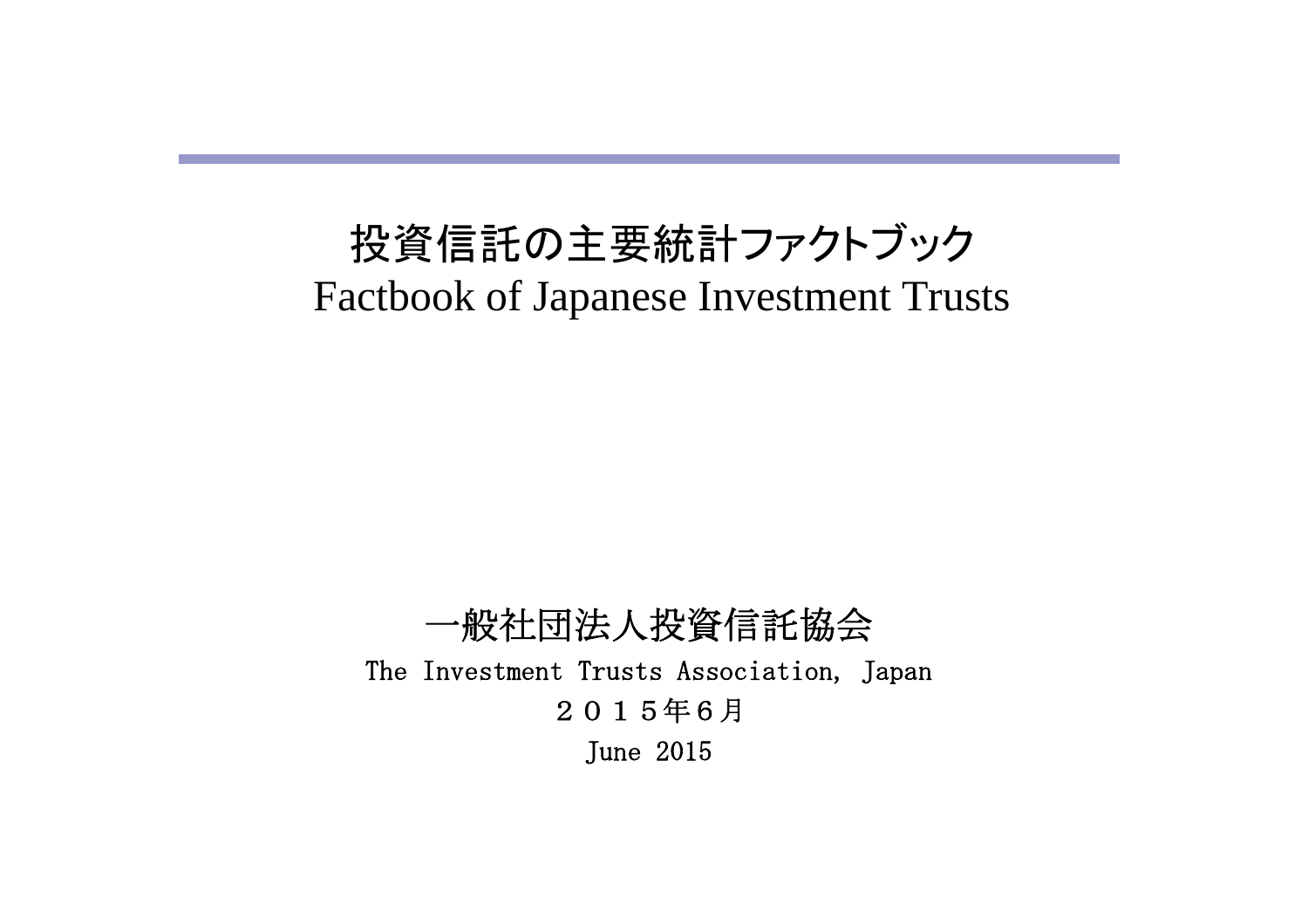#### Ⅰ投資信託市場動向

Trend of Japanese Investment Trusts

1.投資信託の全体像(2015年6月末) Total Net Assets-Structure of Investment Trusts(End of June 2015)・・・・・・・・・・1 2. 契約型公募投信の純資産総額の推移 Total Net Assets of Publicly Offered Investment Trusts ・・・・・・・・・・ 2 3. 契約型公募投信の新規設定・償還・運用中ファンドの本数 Number of Newly Launched Funds, Redeemed Funds and Currently-Managed Funds / Publicly Offered Investment Trusts ・・・・・・・・・・ 3 4.公募株式投信の資金・運用増減額 Amount of Assets Flow and Management Results of Publicly Offered Stock Investment Trusts ・・・・・・・・・・ 4 5. 公募株式投信の新規設定・償還・運用中ファンドの本数 Number of Newly Launched Funds, Redeemed Funds and Currently-Managed Funds / Publicly Offered Stock Investment Trusts ・・・・ 5 6.株式投信の商品分類別内訳(2015年6月) The Figures of Publicly Offered Stock Investment Trusts by Investment Objectives (June 2015) ・・・・・・・・・・ 6 7. 1ファンドあたり平均運用資産残高 Average Net Assets per Fund・・・・・・・・・・ 7 8.毎月決算型ファンドの純資産総額と株式投信に占める割合 Total Net Assets of Monthly Payout Funds and Percentage of Monthly Payout Funds in Publicly Offered Stock Investment Trusts ・・8 9.公募投信・株式投信に占める外貨建純資産比率の推移 Percentage of Foreign Currency-Denominated Assets in Publicly Offered Investment Trusts and Publicly Offered Stock Investment Trusts ・・9 10. 公募株式投信における国内株式への投資比率 Percentage of Domestic Shares in Publicly Offered Stock Investment Trusts ・・・・・・・・・・ 10 11.公募株式投信の販売態別純資産残高とシェア Total Net Assets and Share of Publicly Offered Stock Investment Trusts by Distribution Channels ・・・・・・・・・・ 11 12.ETFの純資産総額と本数 The Number and Total Net Assets of ETFs  $\cdots$  12 13.上場REITの純資産総額 Total Net Assets of Listed REITs ・・・・・・・・・・ 13 14. 契約型私募投信の純資産総額の推移 Total Net Assets of Privately Placed Investment Trusts ・・・・・・・・・・ 14 15.主要国における個人金融資産構成の比率 Ratio of Individual Financial Assets Structure in the Major Countries ・・・・・・・・・・ 15 16.投資信託の世界統計 World Statistics of Investment Funds ・・・・・・・・・・ 16 Ⅱ業界の概況

Outline of Industry

#### 17.協会会員数等の推移

The Number of Member Companies of JITA  $\cdots$   $\cdots$  17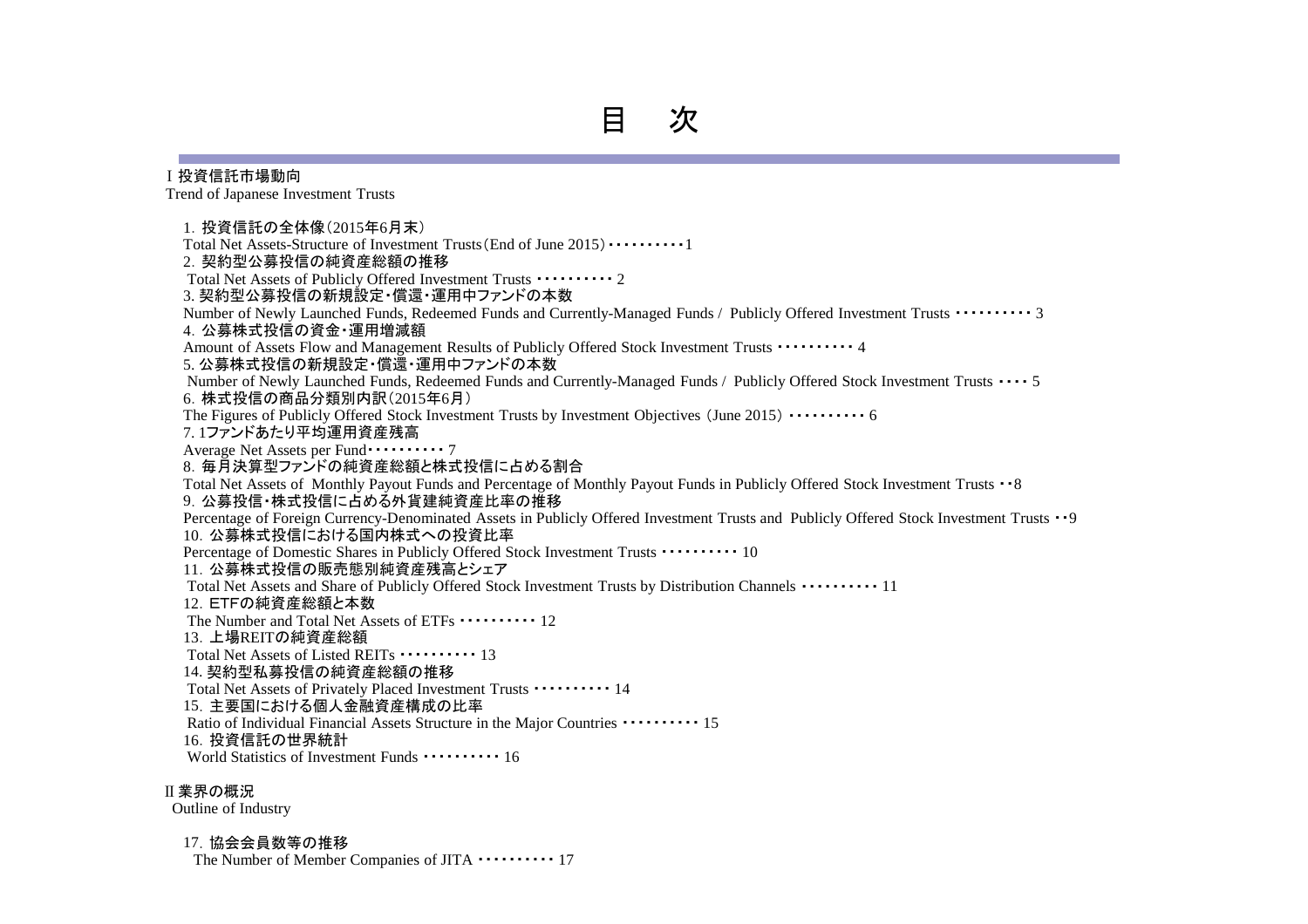#### 1. 投資信託の全体像(2015年6月末) Total Net Assets-Structure of Investment Trusts(End of June 2015)

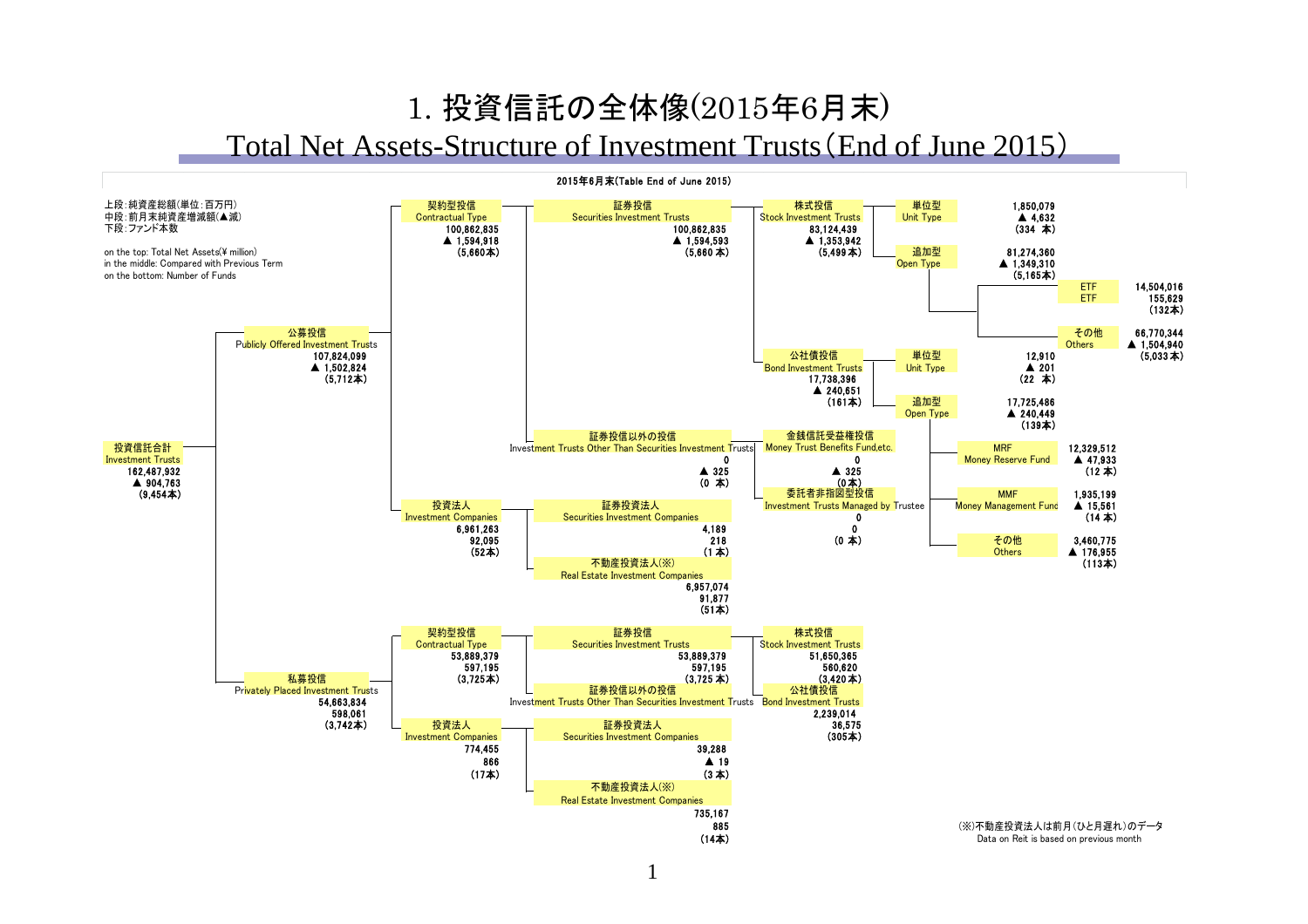#### 2. 契約型公募投信の純資産総額の推移 Total Net Assets of Publicly Offered Investment Trusts

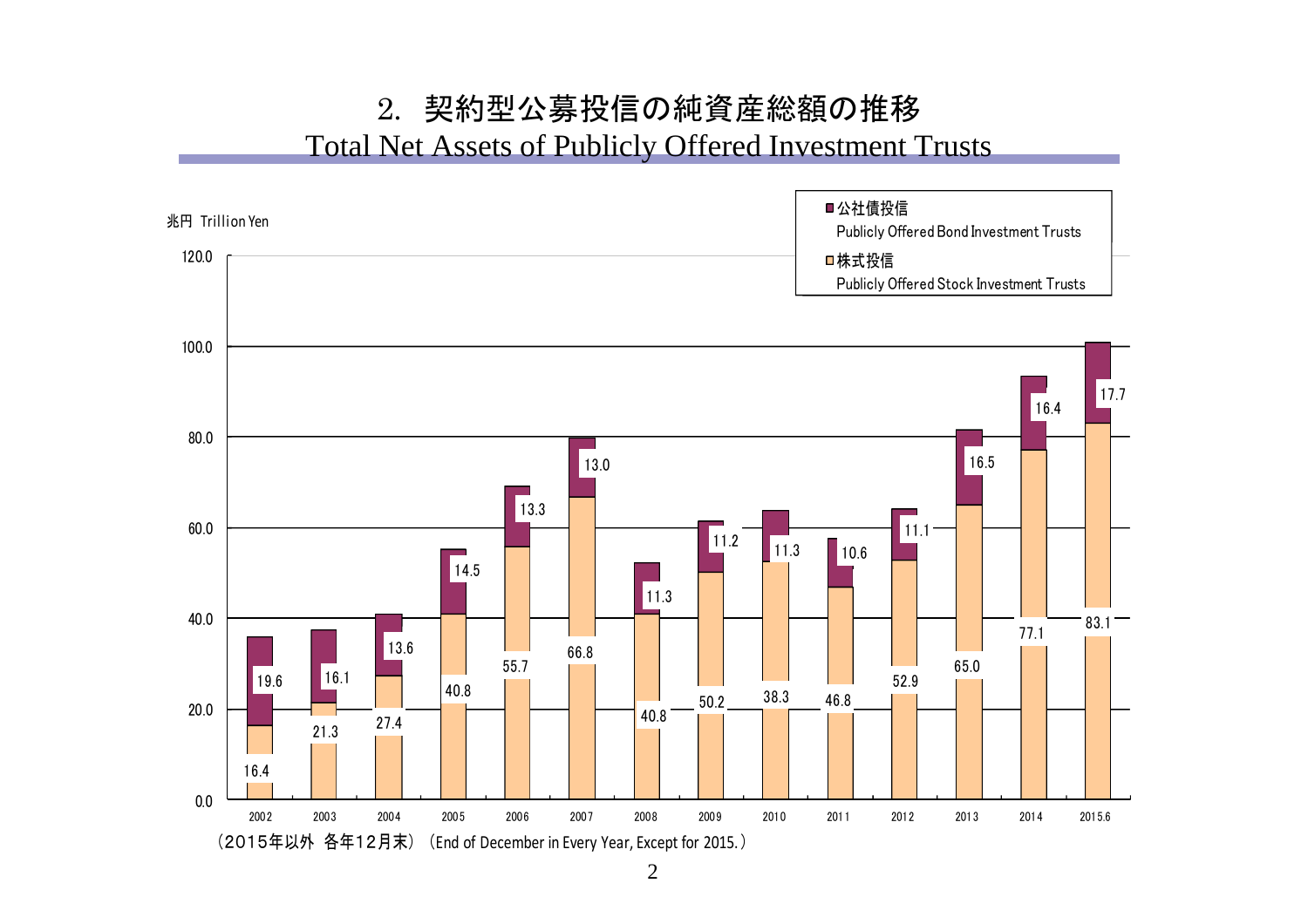#### 3. 契約型公募投信の新規設定・償還・運用中ファンドの本数

Number of Newly Launched Funds, Redeemed Funds and Currently-Managed Funds / Publicly Offered Investment Trusts



(2015年以外 各年12月末) End of December in Every Year, Except for 2015.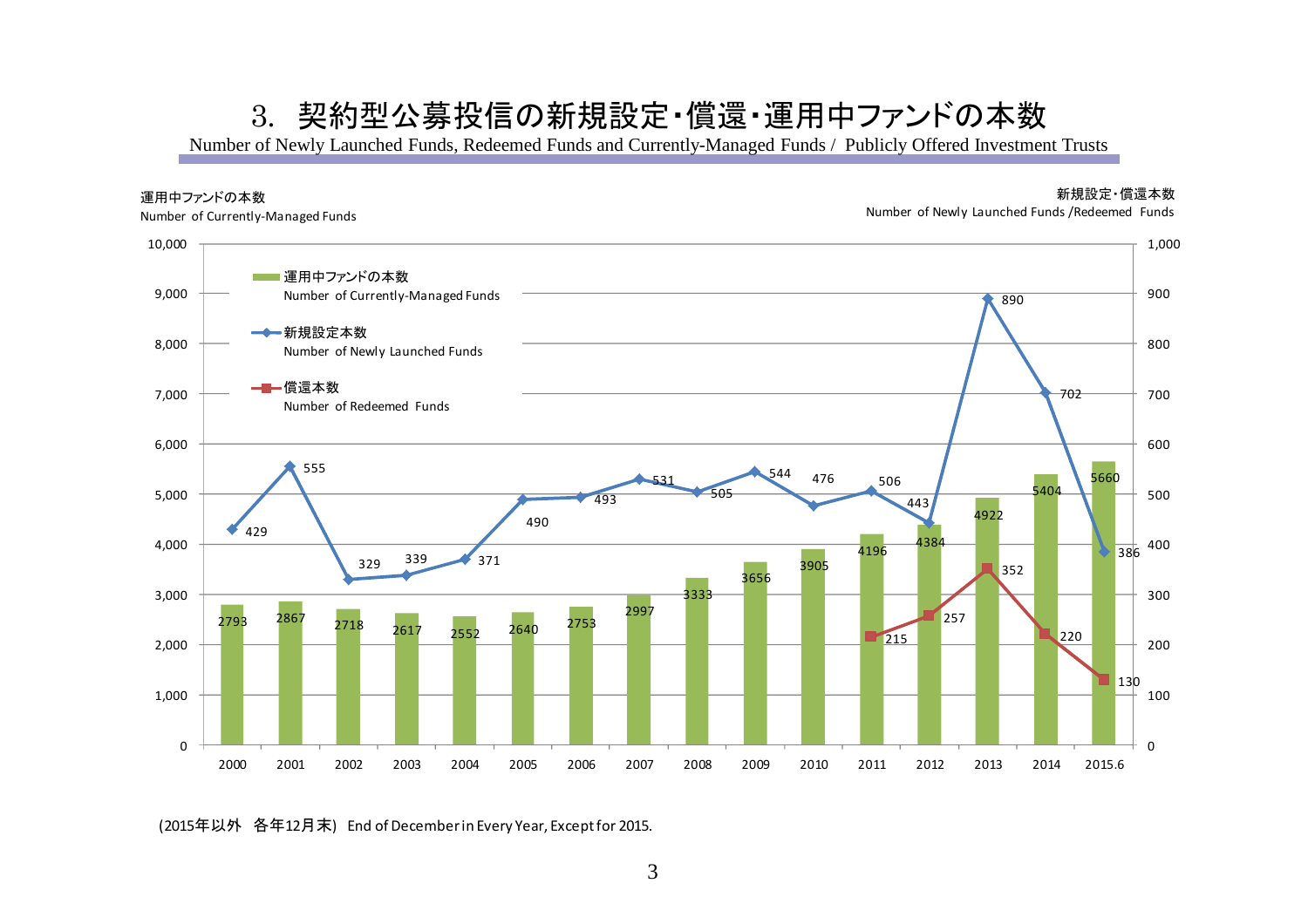#### 4. 公募株式投信の資金・運用増減額

Amount of Assets Flow and Management Results of Publicly Offered Stock Investment Trusts

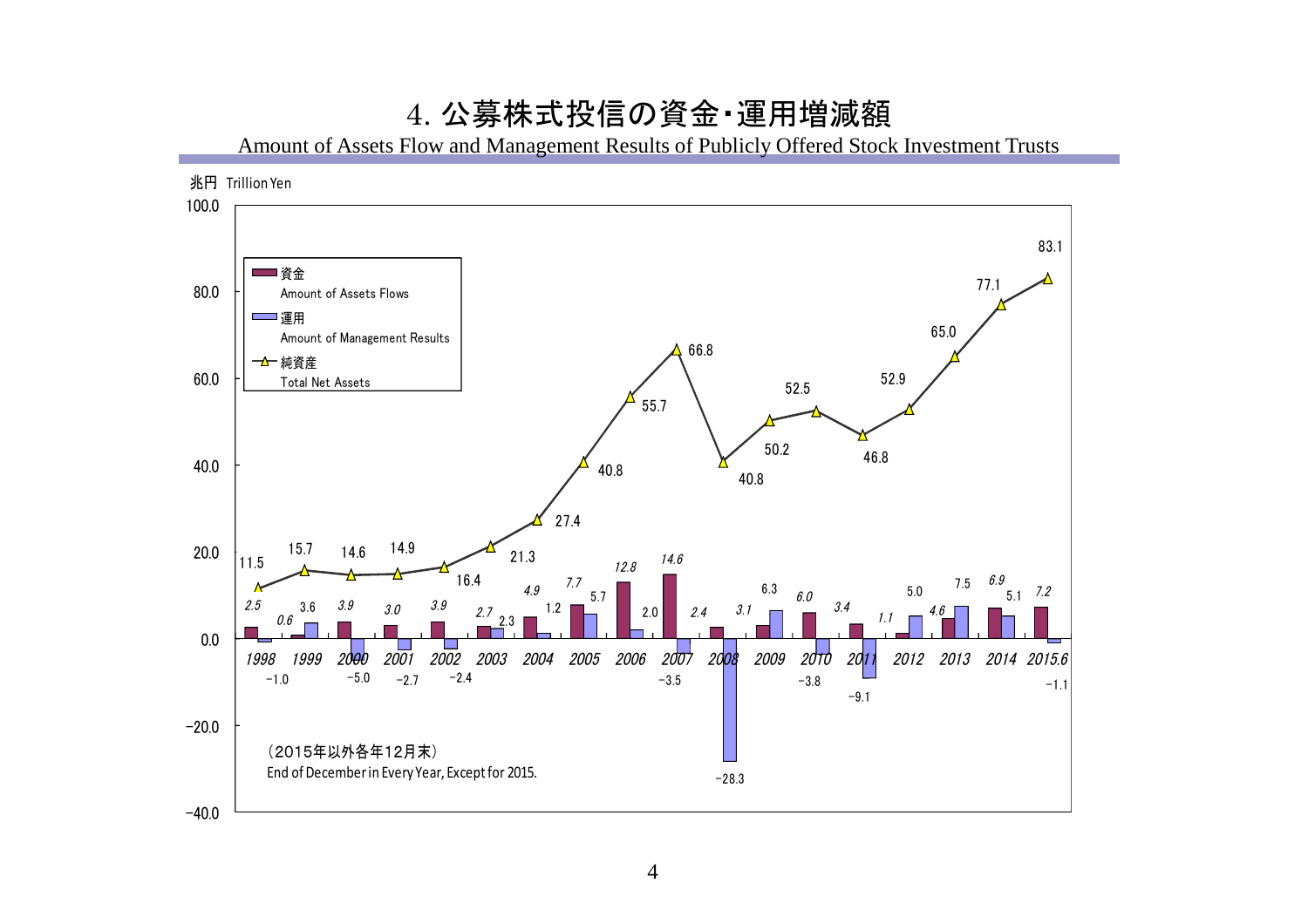#### 5. 公募株式投信の新規設定・償還・運用中ファンドの本数

Number of Newly Launched Funds, Redeemed Funds and Currently-Managed Funds / Publicly Offered Stock Investment Trusts



(2015年以外 各年12月末) End of December in Every Year, Except for 2015.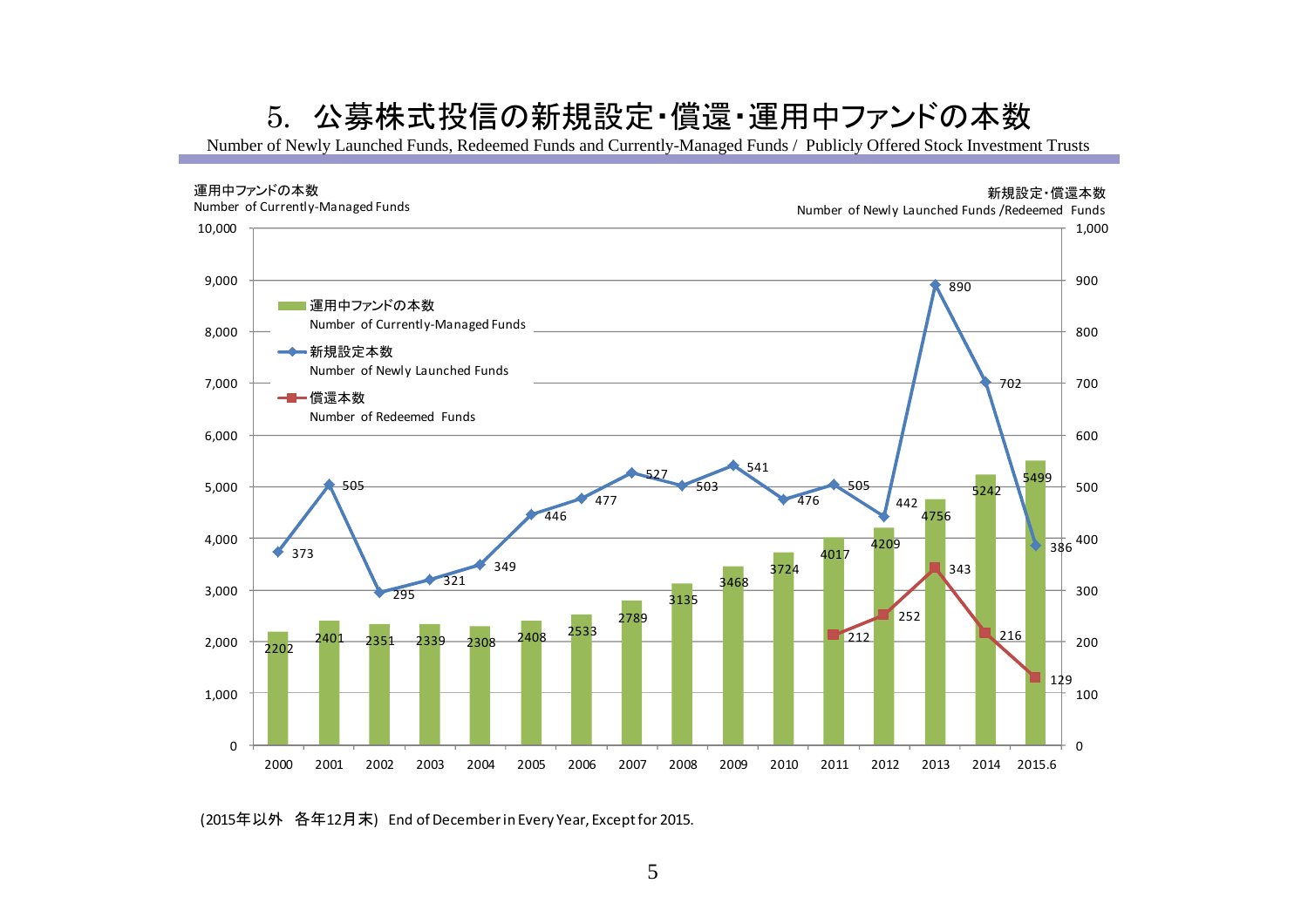## 6. 株式投信の商品分類別内訳 (2015年6月)

The Figures of Publicly Offered Stock Investment Trusts by Investment Objectives (June 2015)

|                                |                                     |                            |                           |                               |                           |                                              |                                      |                                            |                            |                       | (単位:百万円;¥ million)               |                              |
|--------------------------------|-------------------------------------|----------------------------|---------------------------|-------------------------------|---------------------------|----------------------------------------------|--------------------------------------|--------------------------------------------|----------------------------|-----------------------|----------------------------------|------------------------------|
| 地域 Area                        | 項目 ITEMS<br>資産 Assets               | 設定額<br><b>Sales</b><br>(A) | 解約額<br>Repurchases<br>(B) | 解約率<br>Rate of<br>Repurchases | 償還額<br>Redemptions<br>(C) | 差引増減(▲)額<br>$(D) =$<br>$(A) - ( (B) + (C) )$ | 収益分配額<br><b>Profit Distributions</b> | 運用等増減(▲)額<br><b>Managed Results</b><br>(E) | 純資産増減(▲)額<br>$((D) + (E))$ | 増減率<br>Rate of Change | 純資産総額<br><b>Total Net Assets</b> | ファンド本数<br>Number of<br>Funds |
| 国内 Domestic                    | 株式 Stock                            | 1,761,448                  | 1,009,577                 | 4.3                           | 19,347                    | 732,524                                      | 34,539                               | ▲474,013                                   | 258,511                    | 1.1                   | 23,490,997                       | 956                          |
|                                | 債券 Bond                             | 225,865                    | 142,530                   | 5.6                           | 0                         | 83,335                                       | 1,736                                | ▲3,065                                     | 80,270                     | 3.1                   | 2,636,290                        | 234                          |
|                                | 不動産投信 Real Estate Investment Trusts | 172,895                    | 99,403                    | 2.8                           | $\Omega$                  | 73,493                                       | 21,965                               | ▲126,213                                   | ▲52,720                    | $\blacktriangle$ 1.5  | 3,505,826                        | 100                          |
|                                | その他資産 Other Assets                  | 572                        | 419                       | 6.5                           | $\Omega$                  | 153                                          | $\overline{0}$                       | ▲141                                       | 12                         | 0.2                   | 6,439                            | 5                            |
|                                | 資産複合 Asset Mix                      | 24,373                     | 11,001                    | 4.3                           | 0                         | 13,372                                       | 431                                  | $\blacktriangle$ 5,045                     | 8,328                      | 3.2                   | 265,567                          | 66                           |
|                                |                                     | 2,185,155                  | 1,262,930                 | 4.3                           | 19,347                    | 902,878                                      | 58,672                               | ▲608,476                                   | 294,401                    | 1.0                   | 29,905,119                       | 1,361                        |
| 海外 Foreign                     | 株式 Stock                            | 413,337                    | 278,787                   | 3.5                           | 3,524                     | 131,025                                      | 69,504                               | ▲391,807                                   | ▲260,782                   | $\blacktriangle$ 3.3  | 7,744,030                        | 783                          |
|                                | 債券 Bond                             | 595,045                    | 579,340                   | 3.2                           | 3,914                     | 11,791                                       | 180,608                              | ▲494,141                                   | ▲482,350                   | A2.7                  | 17,379,079                       | 1,219                        |
|                                | 不動産投信 Real Estate Investment Trusts | 273,180                    | 148,579                   | 2.5                           | $\Omega$                  | 124,602                                      | 81,650                               | ▲424,147                                   | ▲299,545                   | $\blacktriangle$ 5.1  | 5,537,325                        | 160                          |
|                                | その他資産 Other Assets                  | 62,256                     | 77,208                    | 5.5                           | 2,175                     | ▲17,127                                      | 4,037                                | ▲46,073                                    | ▲63,200                    | $\blacktriangle$ 4.5  | 1,334,269                        | 236                          |
|                                | 資産複合 Asset Mix                      | 71,328                     | 61,727                    | 4.2                           | 25                        | 9,577                                        | 11,755                               | ▲74,551                                    | ▲64,974                    | A4.4                  | 1,414,914                        | 162                          |
|                                |                                     | 1,415,146                  | 1,145,640                 | 3.3                           | 9,639                     | 259,867                                      | 347,554                              | ▲1,430,718                                 | ▲1,170,851                 | $\blacktriangle$ 3.4  | 33,409,616                       | 2,560                        |
| 内外 InterNational               | 株式 Stock                            | 209,655                    | 127,717                   | 3.3                           | 899                       | 81,040                                       | 30,288                               | ▲167,808                                   | ▲86,768                    | $\blacktriangle$ 2.3  | 3,748,189                        | 271                          |
|                                | 債券 Bond                             | 109,450                    | 103,739                   | 2.5                           | 20,180                    | ▲14,470                                      | 19,081                               | ▲94,717                                    | ▲109,187                   | $\blacktriangle$ 2.6  | 4,094,902                        | 308                          |
|                                | 不動産投信 Real Estate Investment Trusts | 92,453                     | 101,196                   | 3.2                           | $\Omega$                  | ▲8,743                                       | 43,409                               | ▲216,782                                   | ▲225,526                   | $\blacktriangle$ 7.2  | 2,918,367                        | 82                           |
|                                | その他資産 Other Assets                  | 100,042                    | 24,871                    | 2.1                           |                           | 75,170                                       | 2,503                                | ▲14,794                                    | 60.377                     | 5.2                   | 1,220,591                        | 178                          |
|                                | 資産複合 Asset Mix                      | 340,282                    | 199,817                   | 2.5                           | $\Omega$                  | 140,465                                      | 32,430                               | ▲256,854                                   | ▲116,389                   | $\blacktriangle$ 1.5  | 7,827,655                        | 739                          |
|                                |                                     | 851,882                    | 557,341                   | 2.7                           | 21,079                    | 273,462                                      | 127,712                              | ▲750,955                                   | ▲477,493                   | $\triangle$ 2.4       | 19,809,704                       | 1,578                        |
| 株式投信合計 Stock Investment Trusts |                                     | 4,452,183                  | 2,965,912                 | 3.5                           | 50,064                    | 1,436,207                                    | 533,938                              | ▲2,790,150                                 | ▲1,353,942                 | A1.6                  | 83,124,439                       | 5,499                        |
| 毎月決算型 Monthly Payout           |                                     | 1,750,964                  | 1,308,368                 | 3.0                           | 27                        | 442,569                                      | 485,172                              | ▲1,877,653                                 | ▲1,435,083                 | $\blacktriangle$ 3.3  | 41,744,215                       | 1,575                        |
| ファンドオブファンズ Fund of Funds       |                                     | 1,659,240                  | 1,035,494                 | 3.4                           | 5,358                     | 618,388                                      | 328,994                              | ▲1,305,573                                 | ▲687,184                   | $\blacktriangle$ 2.2  | 29,903,146                       | 1,956                        |
|                                |                                     |                            |                           |                               |                           |                                              |                                      |                                            |                            |                       |                                  |                              |
| インデックス Index                   | 日経225 NIKKEI225                     | 524,696                    | 301,666                   | 3.7                           | $\overline{0}$            | 223,029                                      | 2,036                                | ▲125,244                                   | 97.785                     | 1.2                   | 8,293,156                        | 71                           |
|                                | ГОРІХ торіх                         | 268.229                    | 89,259                    | 1.3                           | $\Omega$                  | 178.971                                      | 36                                   | ▲169,766                                   | 9.205                      | 0.1                   | 6,634,860                        | 66                           |
|                                | その他 Others                          | 532,674                    | 375,539                   | 5.4                           | $\overline{0}$            | 157,135                                      | 11,716                               | ▲181,314                                   | ▲24,180                    | $\triangle$ 0.3       | 6,951,814                        | 528                          |
|                                |                                     | 1,325,599                  | 766,464                   | 3.5                           | 0                         | 559,135                                      | 13,787                               | ▲476,324                                   | 82,810                     | 0.4                   | 21,879,829                       | 665                          |
| ETF <sub>ETF</sub>             |                                     | 913.088                    | 473,576                   | 3.3                           | $\circ$                   | 439,512                                      | 300                                  | ▲283,883                                   | 155,629                    | 1.1                   | 14,504,016                       | 132                          |
|                                |                                     |                            |                           |                               |                           |                                              |                                      |                                            |                            |                       |                                  |                              |
| 特殊型 Special Type               | ブル・ベア型 Bull/Bear                    | 179,661                    | 161,111                   | 43.4                          | $\overline{0}$            | 18,550                                       | $\Omega$                             | ▲5,031                                     | 13,519                     | 3.6                   | 384,891                          | 79                           |
|                                | 条件付運用型 Conditional Management       |                            | 297                       | 0.4                           | $\Omega$                  | ▲297                                         | 33                                   | 28                                         | ▲269                       | $\triangle$ 0.3       | 78,252                           | 33                           |
|                                | ロング・ショート型 Long/Short                | 29.180                     | 13,318                    | 3.1                           | $\Omega$                  | 15,862                                       | 170                                  | ▲5,888                                     | 9,974                      | 2.3                   | 442,055                          | 77                           |
|                                | その他型 Others                         | 9.340                      | 2,408                     | 3.4                           | $\Omega$                  | 6,933                                        | 630                                  | $\blacktriangle$ 2,130                     | 4,803                      | 6.8                   | 75,034                           | 24                           |
|                                |                                     | 218,181                    | 177,133                   | 18.6                          | $\Omega$                  | 41.048                                       | 833                                  | ▲13,020                                    | 28,028                     | 2.9                   | 980,232                          | 213                          |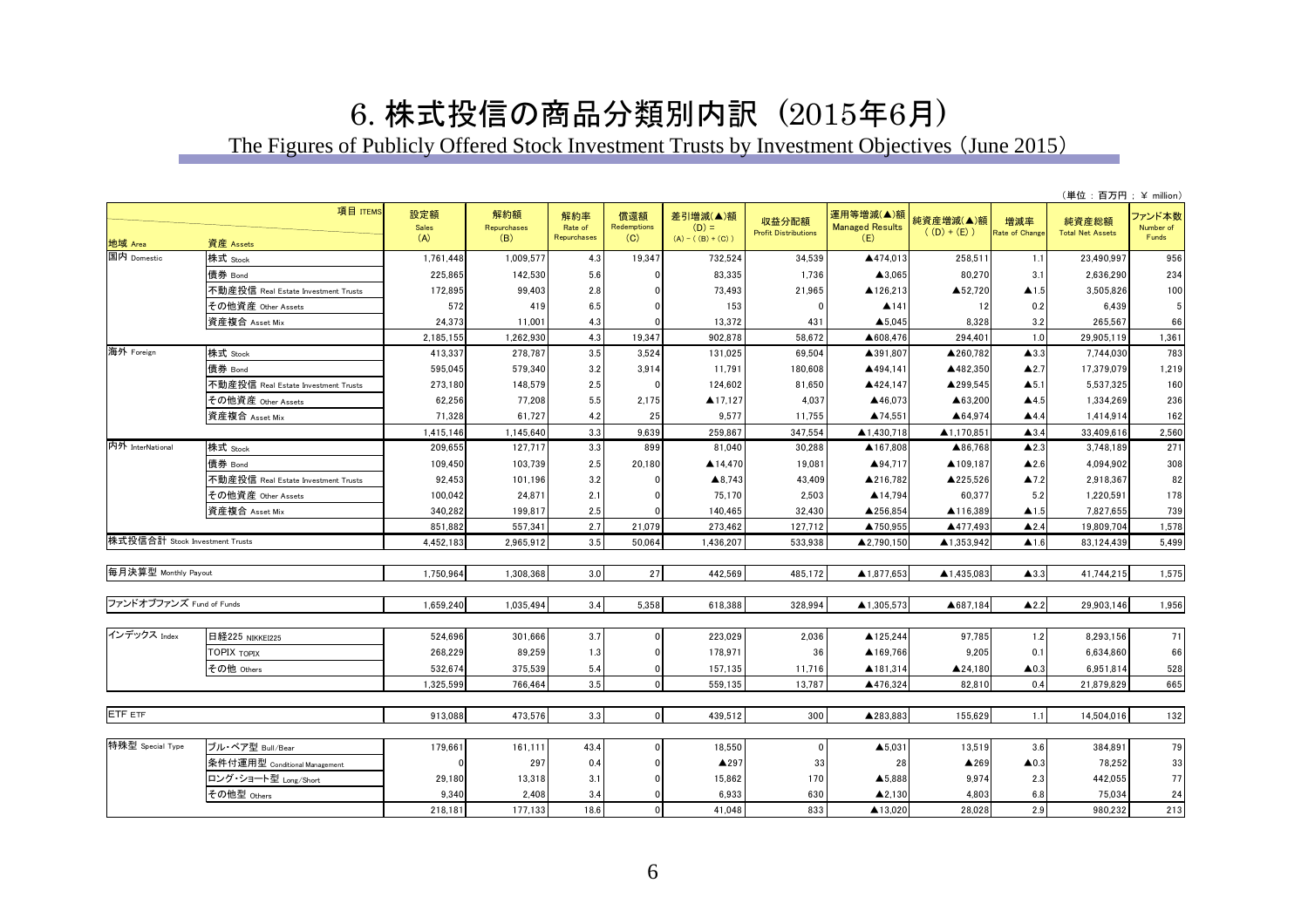## 7. 1ファンドあたり平均運用資産残高 Average Net Assets per Fund



7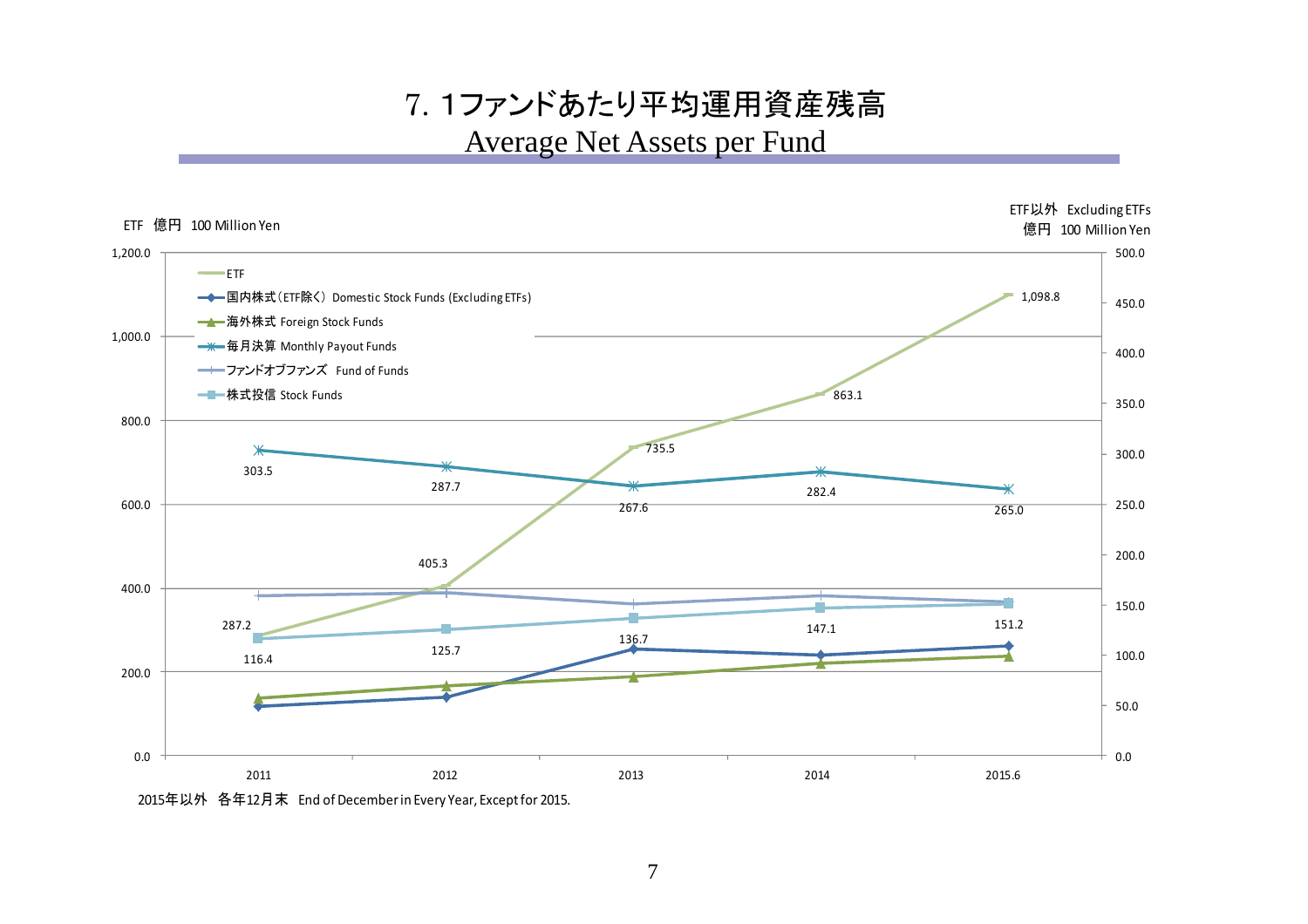#### 8. 毎月決算型ファンドの純資産総額と株式投信に占める割合

Total Net Assets of Monthly Payout Funds and Percentage of Monthly Payout Funds in Publicly Offered Stock Investment Trusts



**→■→割合** Percentage of Monthly Payout Funds in Publicly Offered Stock Investment Trusts

<u>■▲</u>ETFを除いた割合 Percentage of Monthly Payout Funds in Publicly Offered Stock Investment Trusts(Excluding ETFs)

2015年以外 各年12月末 End of December in Every Year, Except for 2015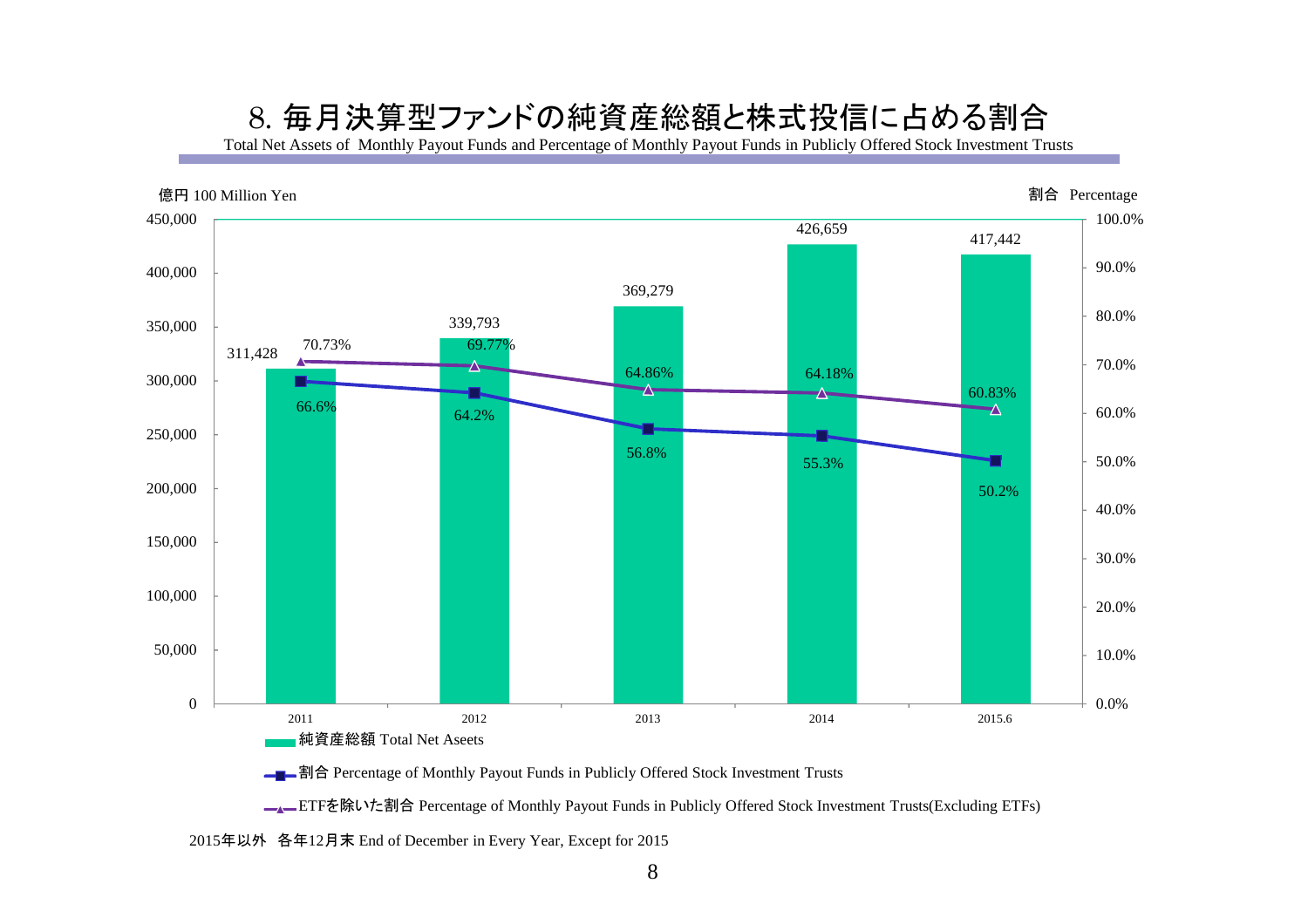#### 9. 公募投信・株式投信に占める外貨建純資産比率の推移

Percentage of Foreign Currency-Denominated Assets in Publicly Offered Investment Trusts and Publicly Offered Stock Investment Trusts



2015年以外 各年12月末 End of December in Every Year, Except for 2015

(\*)外貨建純資産に円建て外国投資信託は含まれていない場合がある。

There are cases which Foreign Currency-Denominated Assets don't include Yen-denominated Off-Shore Funds Assets.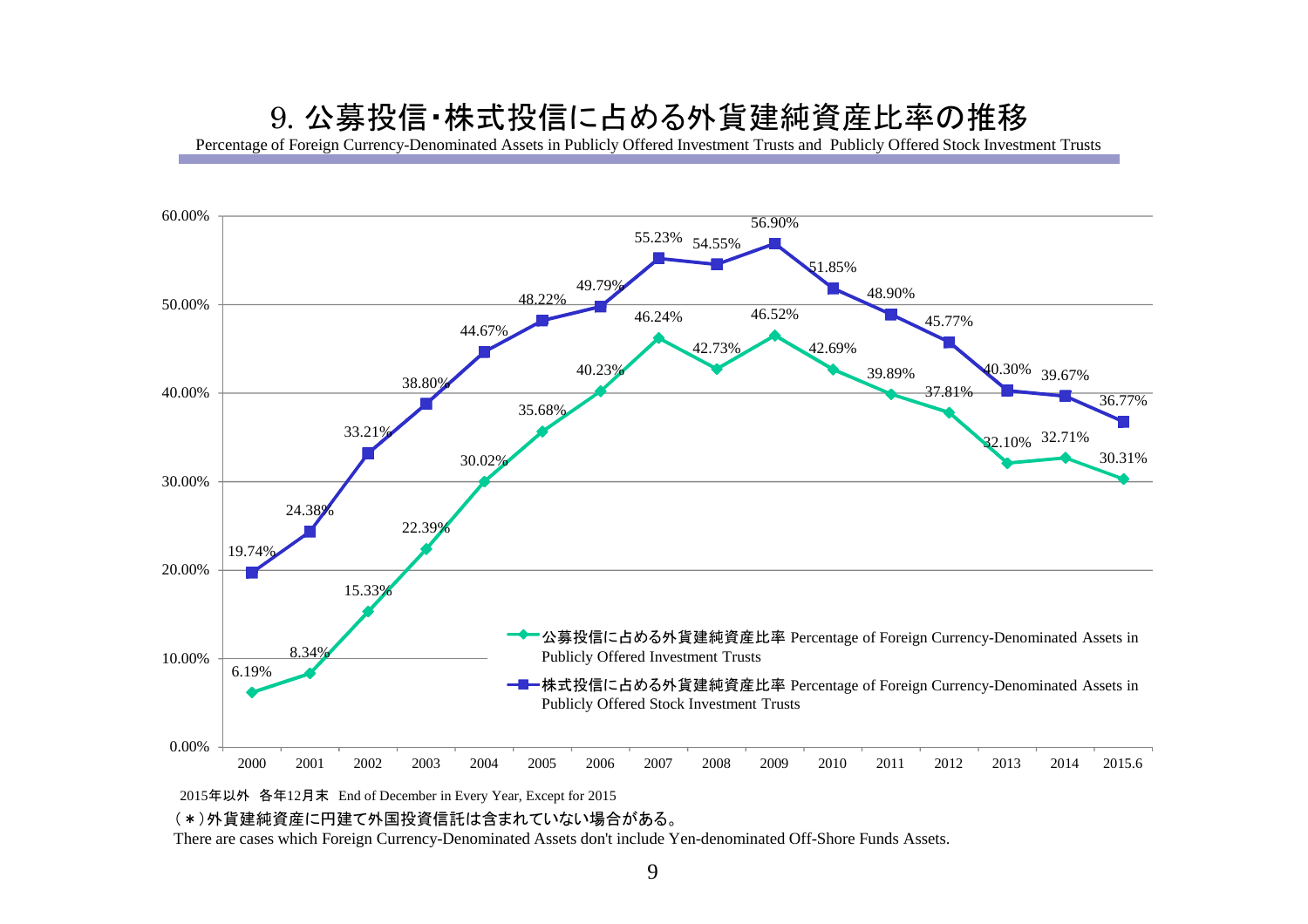#### 10. 公募株式投信における国内株式への投資比率の推移

Percentage of Domestic Shares in Publicly Offered Stock Investment Trusts

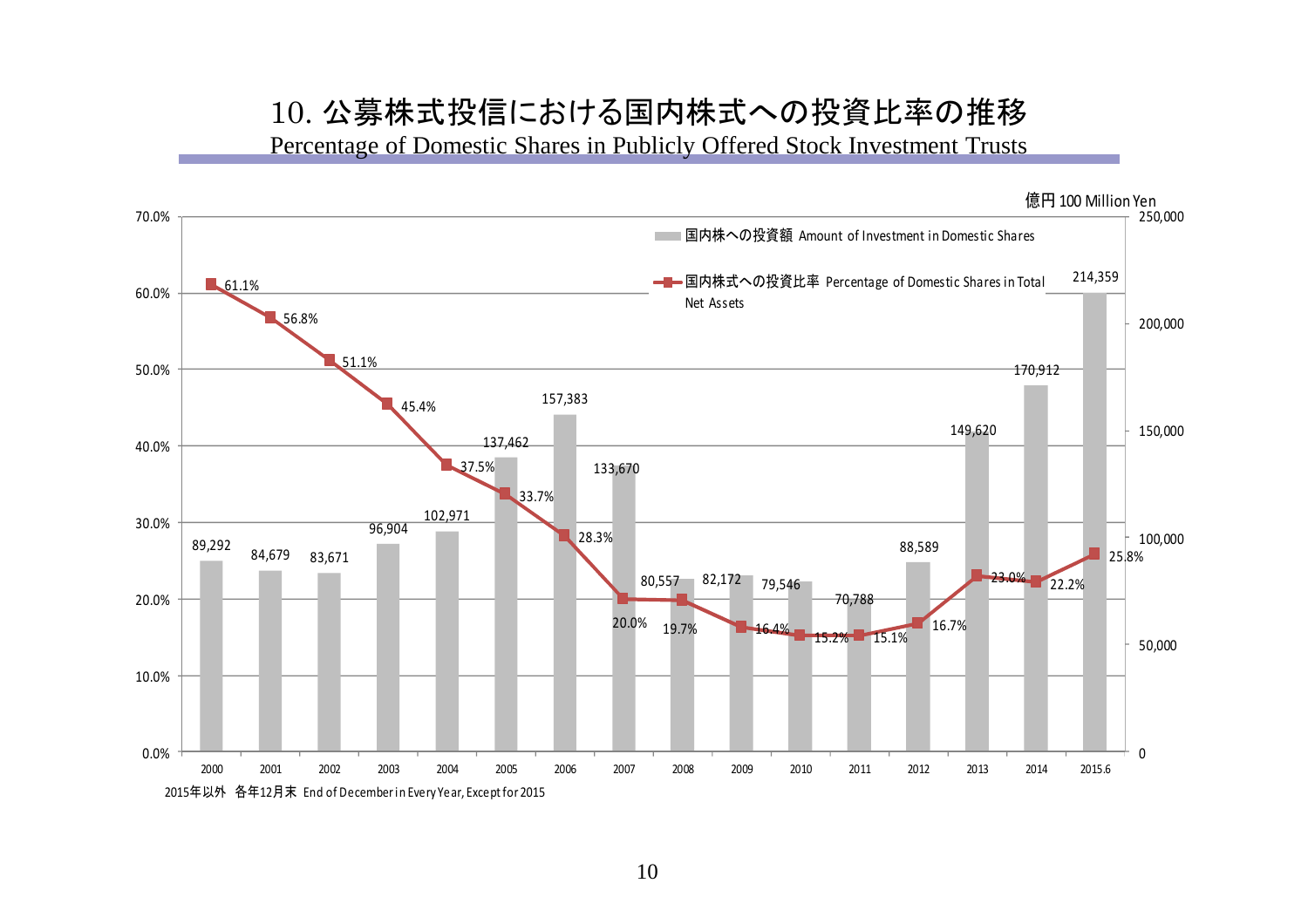# 11. 公募株式投信の販売態別純資産残高とシェア

Total Net Assets and Share of Publicly Offered Stock Investment Trusts by Distribution Channels



2015年以外 各年12月末 End of December in Every Year, Except for 2015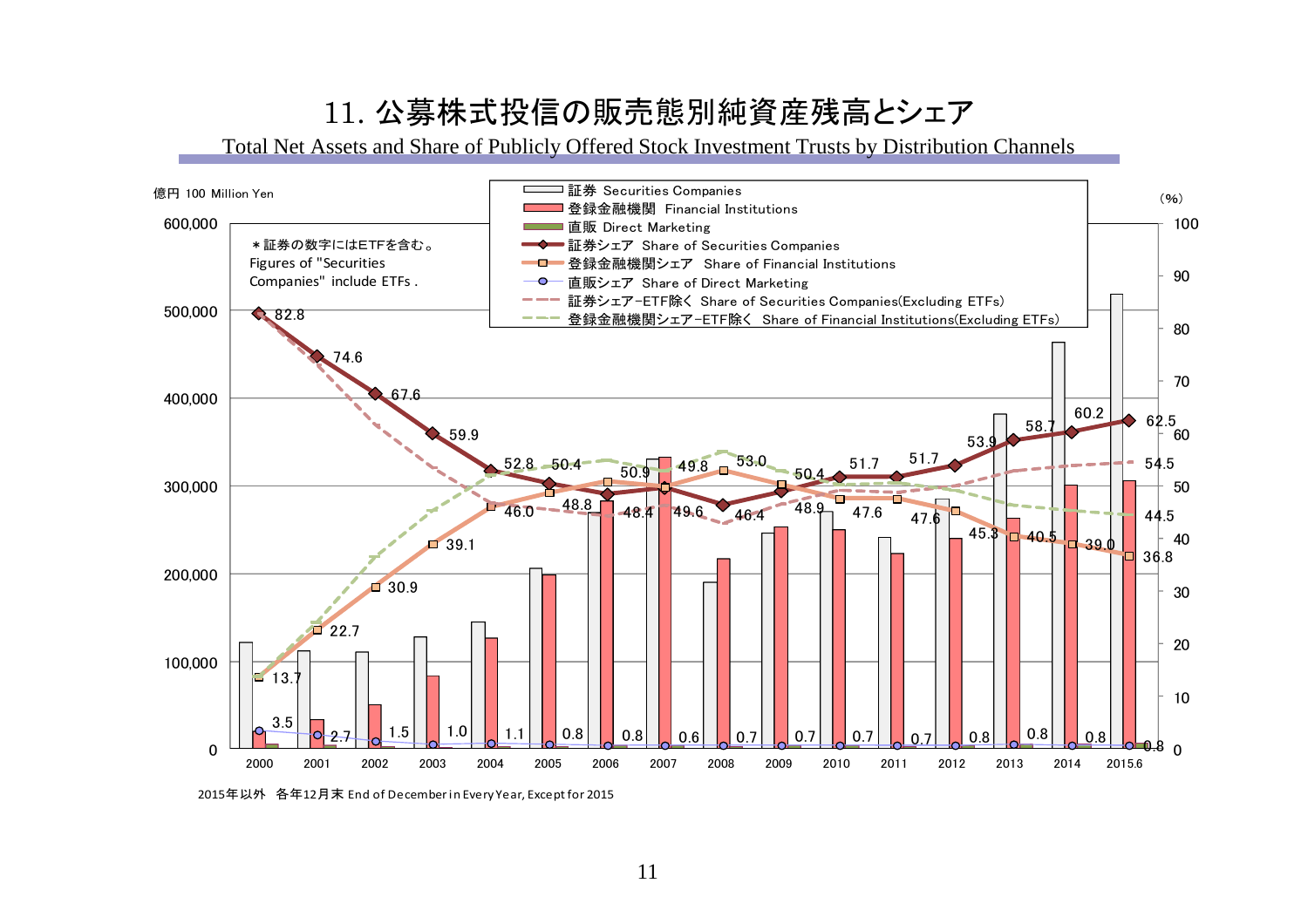#### 12. ETFの純資産総額と本数 The Number and Total Net Assets of ETFs



2015年以外 各年12月末 End of December in Every Year, Except for 2015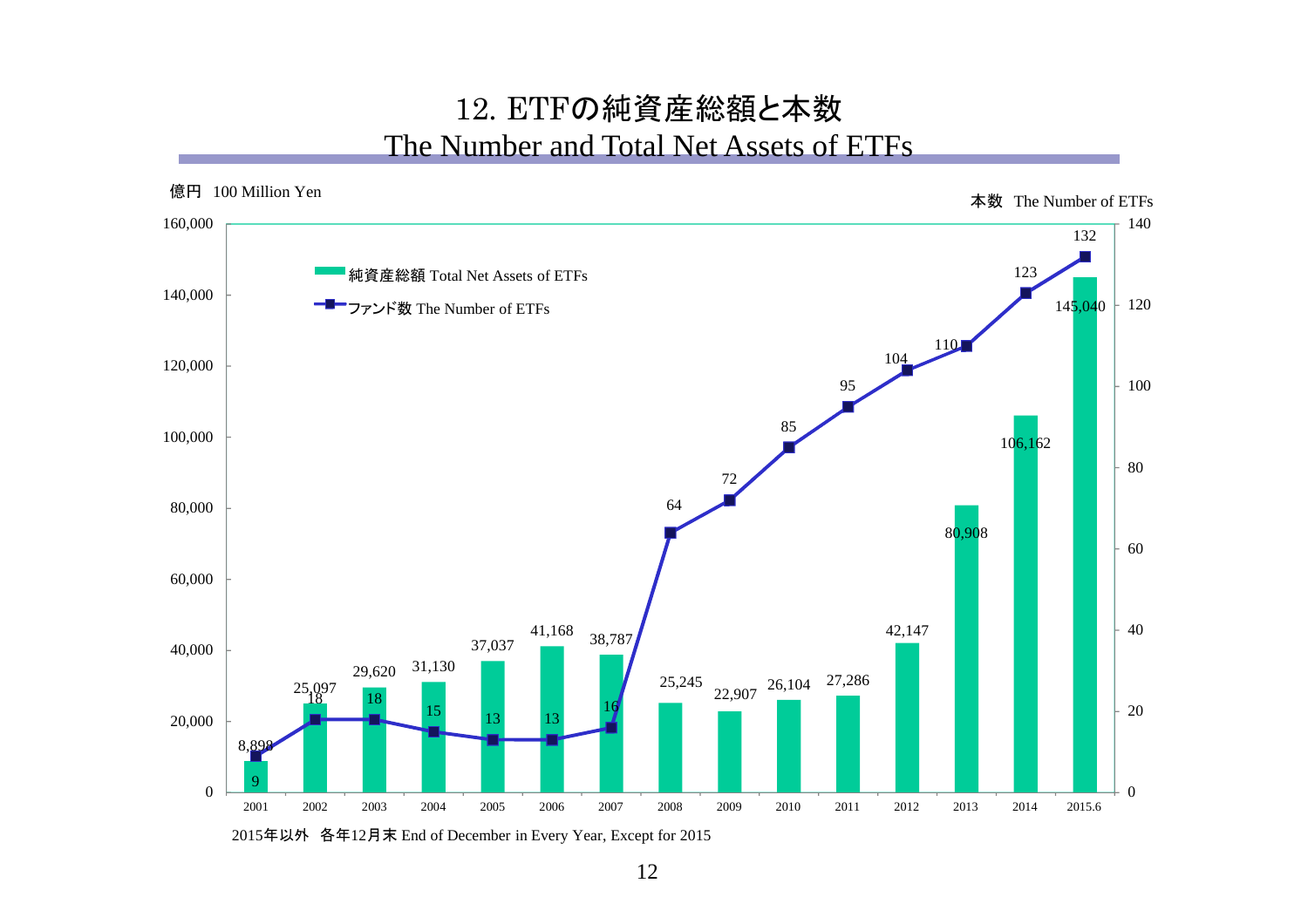#### 13. 上場REITの純資産総額 Total Net Assets of Listed REITs

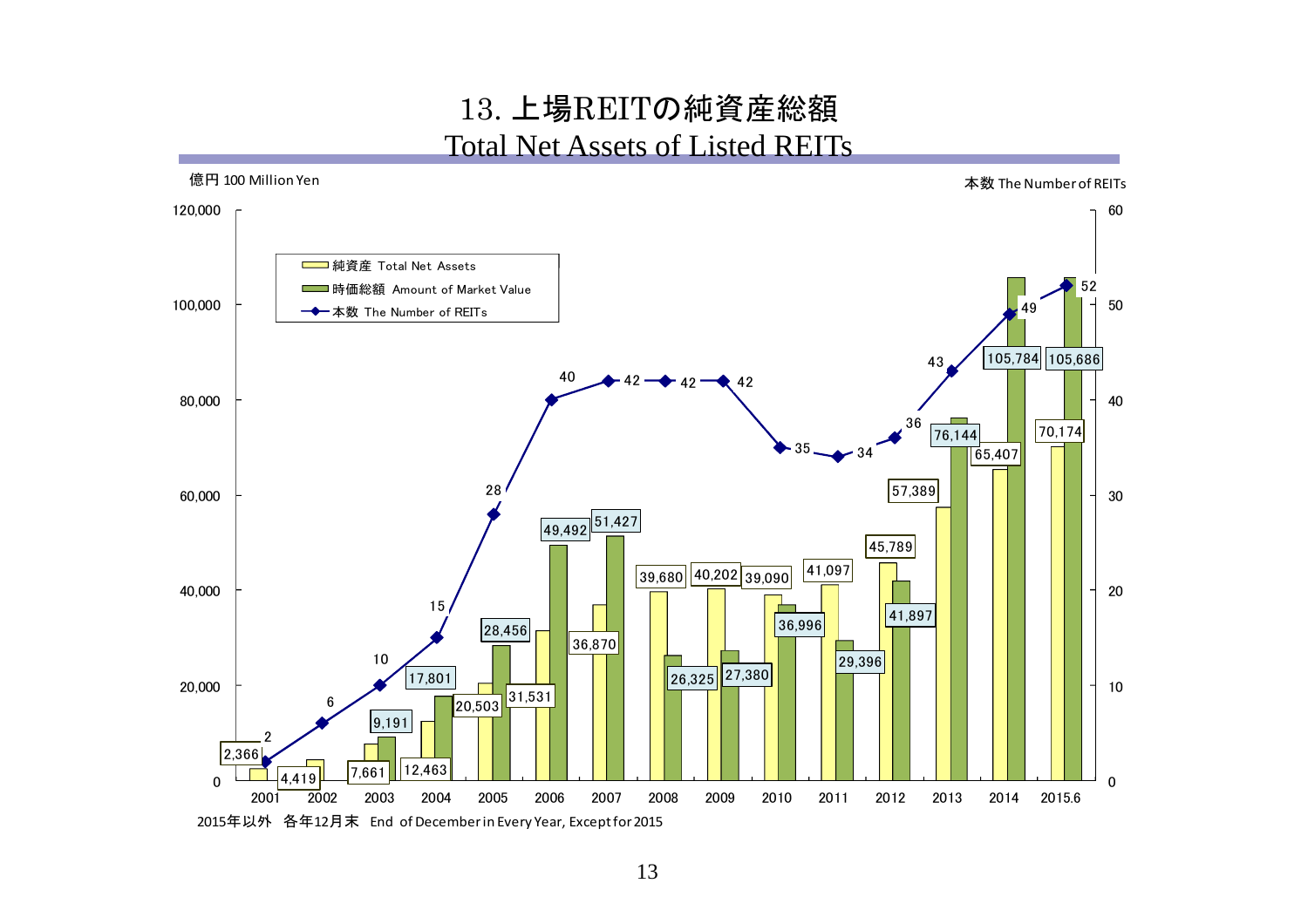#### 14. 契約型私募投信の純資産総額の推移 Total Net Assets of Privately Placed Investment Trusts

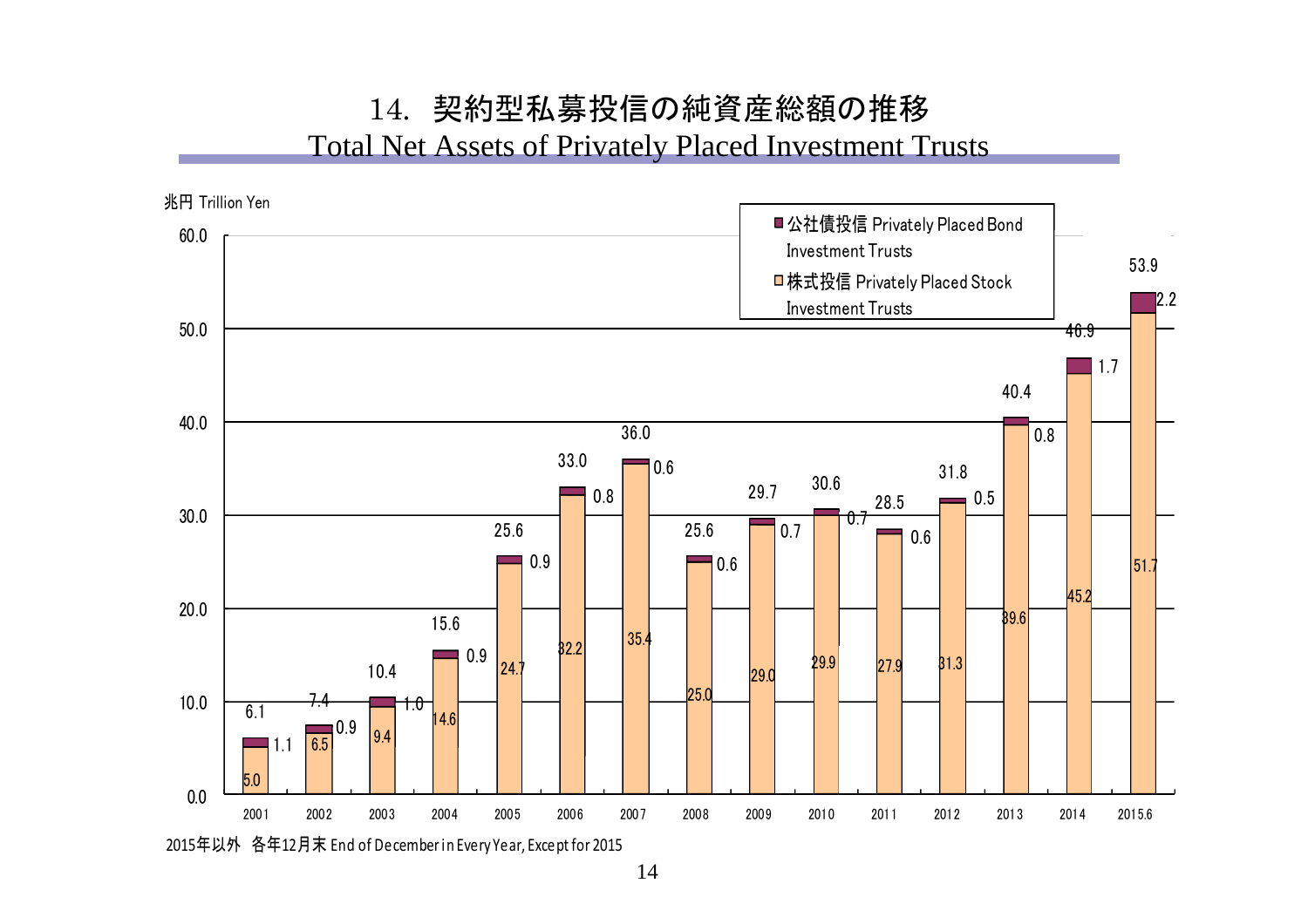### 15. 主要国における個人金融資産構成の比率

Ratio of Individual Financial Assets Structure in the Major Countries

#### -日本の個人金融資産に占める投資信託の比率は、2014年末では、5.5% まで上昇。

Percentage of investment trusts occupied in Japanese individual financial Assets are on the increase

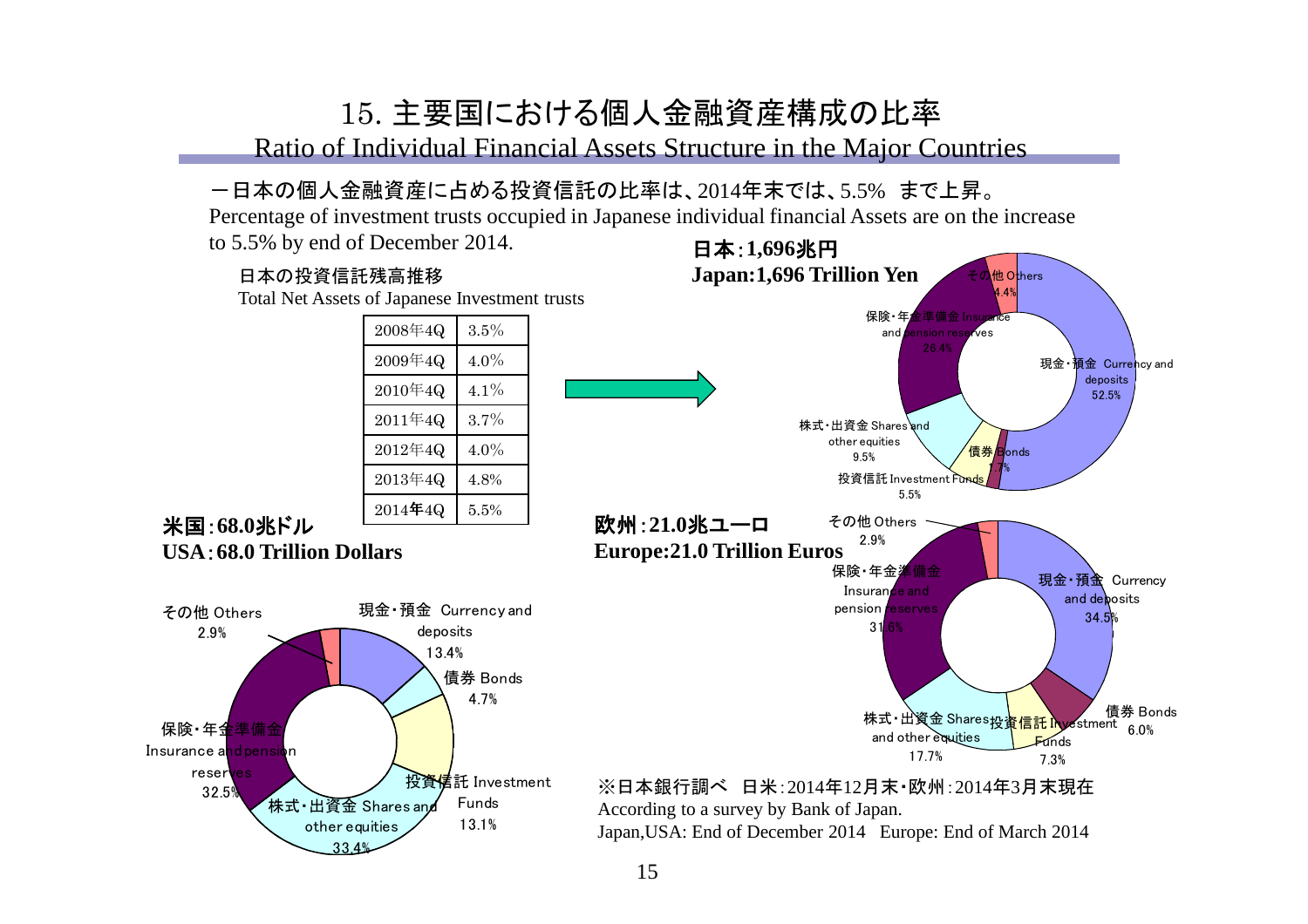### 16. 投資信託の世界統計 World Statistics of Investment Funds



#### 投信残高上位10カ国(2014年12月末)

Top Ten Countries of Amount of Total Net Assets of Investment Funds (End of December 2014)

|   | 国名<br>Country         | 残高(10億ドル)<br><b>Total Net Assets</b><br>(Billion US Dollars) |    | 国名<br>Country | 残高(10億ドル)<br><b>Total Net Assets</b><br>(Billion US Dollars) |  |
|---|-----------------------|--------------------------------------------------------------|----|---------------|--------------------------------------------------------------|--|
|   | 米国 USA                | 15,852                                                       | 6  | 英国 UK         | 1,182                                                        |  |
| 2 | ルクセンブルグ<br>Luxembourg | 3,208                                                        | 7  | ブラジル Brazil   | 989                                                          |  |
| 3 | オーストラリア<br>Australia  | 1,601                                                        | 8  | カナダ Canada    | 981                                                          |  |
| 4 | アイルランド<br>Ireland     | 1,547                                                        | 9  | 日本 Japan      | 780                                                          |  |
| 5 | フランス France           | 1,391                                                        | 10 | 中国<br>China   | 708                                                          |  |